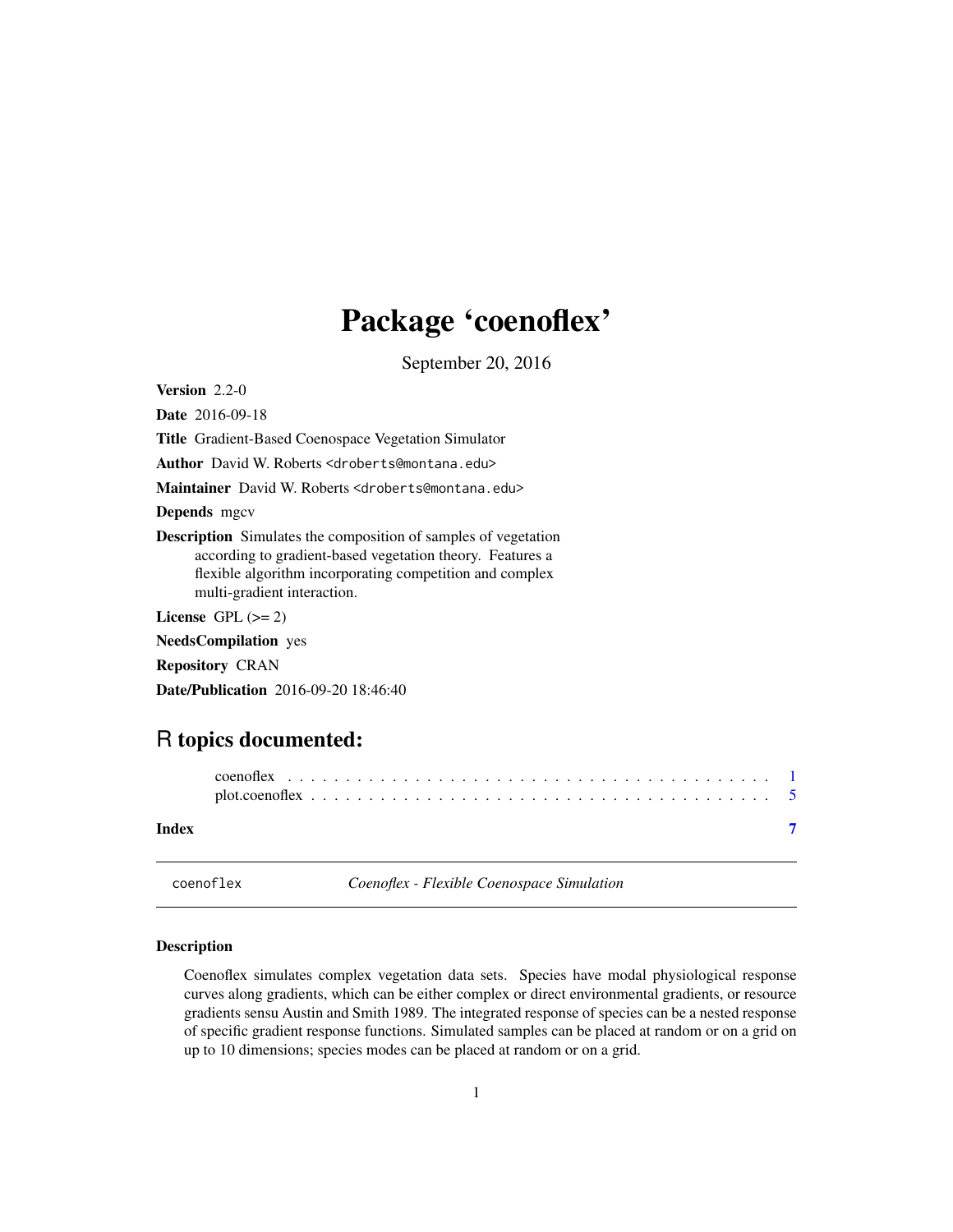2 coenoflex coenoflex

#### Usage

```
coenoflex(numgrd,numplt,numspc,grdtyp,grdlen,width,variab,grdprd,
                 alphad,pdist,sdist,skew,aacorr,cmpasy,cmpphy,
                 maxtot,noise,slack,autlin)
```
#### Arguments

| numgrd | number of gradients to simulate                                                              |
|--------|----------------------------------------------------------------------------------------------|
| numplt | number of sample plots                                                                       |
| numspc | number of species to simuulate                                                               |
| grdtyp | a vector of gradient type equal in length to the number of gradients                         |
| grdlen | a vector of gradient length equal in length to the number of gradients                       |
| width  | a vector of species ecological amplitude width equal in length to the number of<br>gradients |
| variab | a vector of gradient variability equal in length to the number of gradients                  |
| grdprd | a vector of gradient productivity equal in length to the number of gradients                 |
| alphad | a vector of alpha-diversities equal in length to the number of gradients                     |
| pdist  | sample plot distribution, 'r' for random, 'g' for grid                                       |
| sdist  | species distribution, 'r' for random, 'g' for grid                                           |
| skew   | the skewness in the pseudo-log normal distribution of species maximum abun-<br>dances        |
| aacorr | the correlation between maximum abundance and amplitude width                                |
| cmpasy | competition asymmetry                                                                        |
| cmpphy | physiological competition coefficient, currently not used                                    |
| maxtot | the maximum total species cover in sample plots                                              |
| noise  | simulated sample error on species abundance                                                  |
| slack  | the probability of species absence in suitable sites                                         |
| autlin | the autecological function specifying how to combine gradient-specific response<br>functions |

#### Details

Coenoflex is a complex function to simulate vegetation and environment data sets. It is somewhat unusual as an R function, in that it can be run in classical command line prompt and response mode by calling the coenoflex function with no arguments. Any prompt can be replied to with '?' to invoke user help for that parameter. Alternatively, it can be called in classical R mode by specifying all parameters in the function call. Surprisingly, there are no defaults for parameters, so if you fail to specify a value for a parameter you will still be prompted for a value, even if you specified most values in the function call.

Coenoflex has many parameters, many of which are vector-valued with lengths equal to the number of gradients simulated. Accordingly, calling coenoflex can be a long-winded affair. In more detail, the parameters are: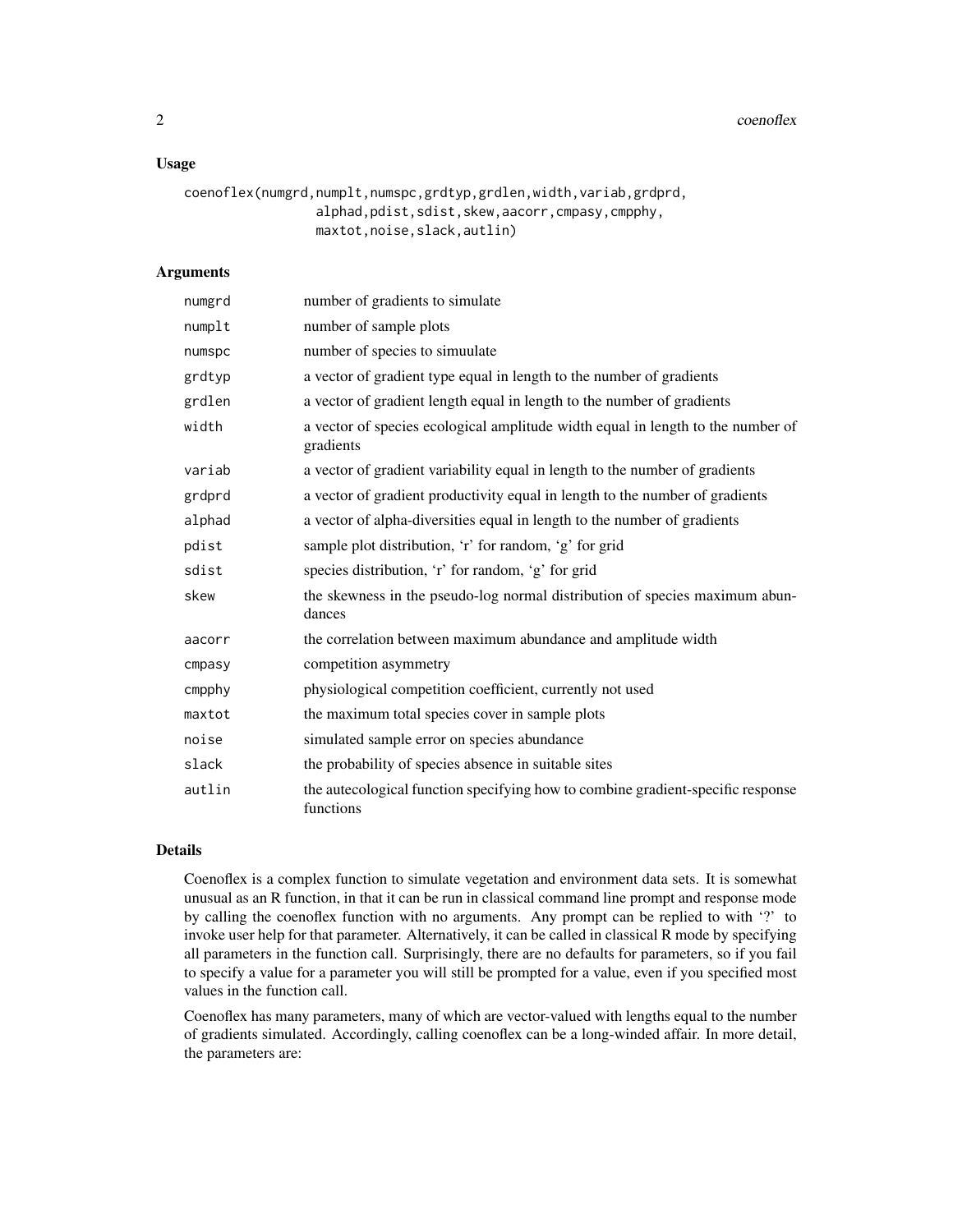#### coenoflex 3

'numgrd' The number of gradients to simulate. 'Gradients' are central to modern vegetation theory, and are used to describe environmental variability in a stylized manner, similar to the role of fields in physics or vector calculus.

'numplt' The number of sample plots to simulate. Sample plots can be visualized as points in a high dimensional space defined by the gradients. Accordingly, as the number of gradients simulated goes up, the number of sample points should also go up exponentially to maintain a reasonable density of points.

'numspc' The number of species to simulate. The sample plot species richness is a function of the number of species simulated, their amplitude compared to gradient length, and the number of gradients simulated. As the mean species amplitude (or width) gets smaller relative to gradient length, the species richness goes down. As the number of gradients simulated goes up, fewer species will occcur in any given plot due to the curse of dimensionality. Again, as the number of gradients goes up the number of species should go up exponentially.

'grdtyp' Gradient type, with one value specified for each gradient. Gradient types can be either 'e' for 'environmental' or 'r' for 'resource'. On environmental gradients, species have modal distributions defined by a minimum, optimum, and maximum gradient values. None of these values need occur within the range of the gradient values simulated, but in general species exhibit such a modal curve. On resource gradients, all species have their maximim value at the end of the gradient, with grid-based or random minimum values. See Austin and Smith (1989) for details.

'grdlen' Gradient length, with one value specified for each gradient. Coenoflex calculates gradient lengths in arbitrary units. These units are used to compare gradient lengths in relative values, so that for example a gradient of 200 units is twice as long as a gradient of 100 units. In addition, species amplitudes are measured in the same units so that a species with an amplitude of 50 would extend about one half the length of a gradient of 100 units.

'width' Species mean ecological amplitude width, with one value specified for each gradient. Coenoflex calculates the ecological amplitude of species in gradient units. Thus, if the gradient length is 100, and a species amplitude is 50, it will extend about one half the length of the gradient. Species amplitude, along with the number of species, determines the number of species per plot and the rate of species turnover.

'variab' Species amplitude variability in percent, with one value for each gradient. Coenoflex varies individual species amplitudes according to the variance parameter. Previously you specified a mean species amplitude along each gradient. The variance parameter modifies that value for each species by +/- %. For example, if you specified a mean amplitude of 50 and a variance of 50%, species amplitudes would vary randomly from 25 units to 75 units.

'grdprd' Gradient productivity, with one value for each gradient. Coenoflex can vary the productivity along gradients systematically. To increase productivity along the gradient, enter the percent increase in productivity from the low to high end of the gradient. Resource gradients should have a significant increase associated with them; environmental gradients may or may not.

'alphad' Alpha diversity, with one value for each gradient. Coenoflex can systematically vary the alpha-diversity along gradients by modifying the location of species centroids. Values from 0.5 to 1.0 increase the alpha-diversity at the high end of the gradient, and values from 1.0 to 2.0 increase alpha-diversity at the low end of the gradient. Values near 1.0 have small effects; the farther from 1.0 the more dramatic the effect.

'pdist' Sample plot distribution. Coenoflex can establish plot centers randomly or along a grid. If you select randomly, plot centers will have random coordinates along each gradient with approximately constant density throughout the sample space. If you select a grid, Coenoflex will attempt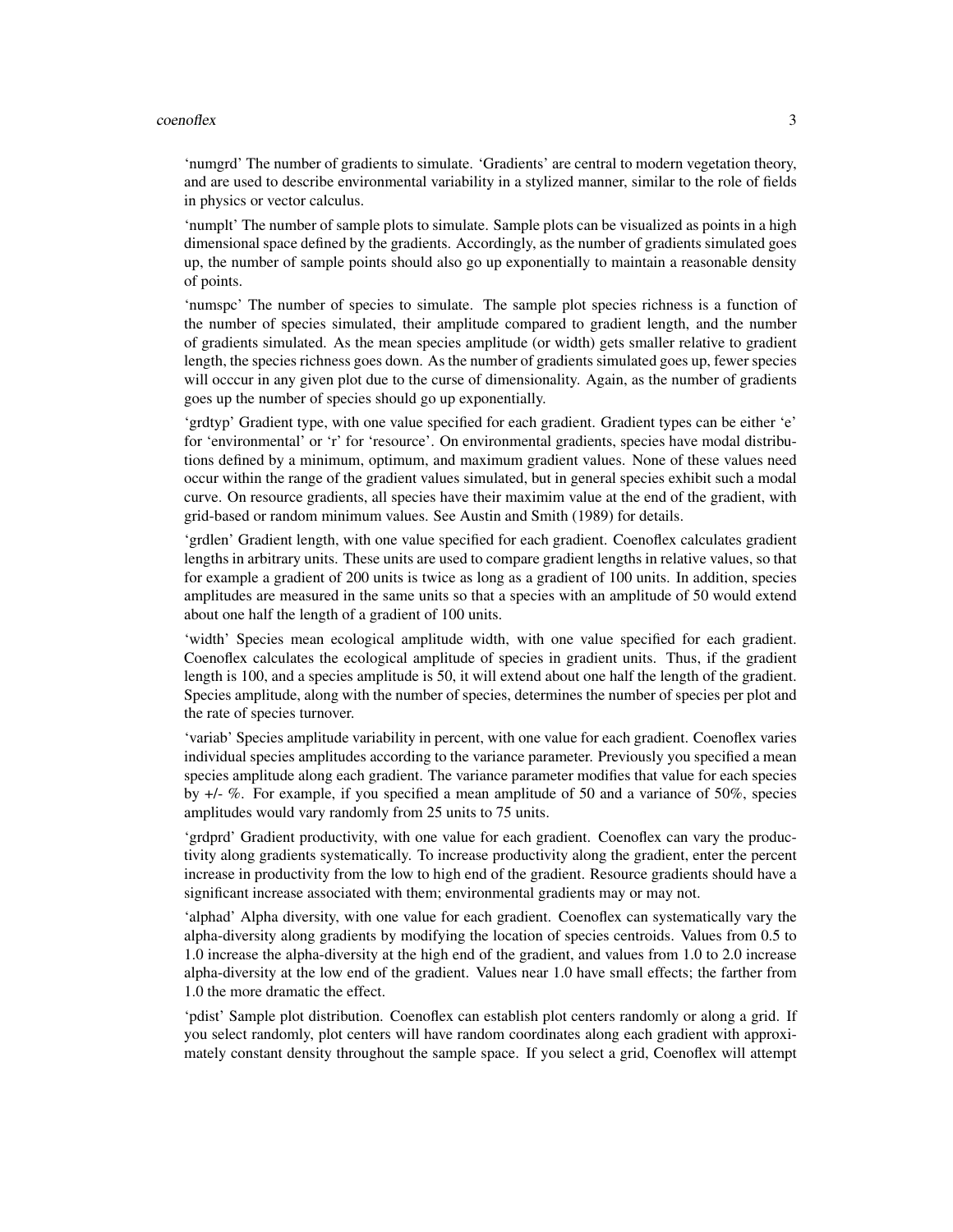to space plots along the gradients in proportion to their length, again attempting to maintain approximately constant density. If necessary, Coenoflex will change the number of plots specified to achieve equal spacing.

'sdist' Species centroid distribution. Coenoflex can establish species modes randomly or along a grid. If you select randomly, species modes will have random coordinates along each gradient with approximately constant density throughout the sample space. Many species will have their centroid outside the sample space, depending on the ratio of species amplitude to gradient length. If you select a grid, Coenoflex will attempt to space species modes along the gradients in proportion to their length, again attempting to maintain approximately constant density. If necessary, Coenoflex will change the number of species specified to achieve equal spacing.

'skew' Species maximum abundance distribution skew. Coenoflex simulates the maximum abundance of organisms according an equation similar to a log-random distribution. The skew coefficient controls how skewed the distribution is toward low values. A skew of 1.0 results in a normal distribution with a mean of 50% cover. As the value increases, the mode moves left and the tail to the right grows longer.

'aacorr' Correlation of species amplitude and maximum abundance. Coenoflex allows species abundances to be correlated with their ecological amplitude as proposed in the Core-Satelite hypothesis and described in the Hierarchical Continuum Model (Collins et al. 1993). Values greater than 0.0 result in positive correlation between amplitude and abundance while 0.0 results in independence.

'cmpasy' Competition asymmetry. This is the primary mechanism to simulate competition. The competition asymmetry coefficient simulates a competitive advantage to larger plants intended to simulate asymmetric competition such as for light. The algorithm scales species abundance proportional to raw abundance raised to the competition asymmetry coefficient. Accordingly, a value of 1.0 confers no advantage, and increasingly larger values give large species more advantage.

'maxtot' Maximum total abundance in sample plots. The typical total abundance of sample plots is normally a simple sum of the abundances of species in that sample. It's possible to standardize the value to any specified total, including the commonly used 100%. The 'maxtot' parameter interacts with the competition asymmetry parameter by specifying the total abundance to be partitioned among species. If no total is specified, or a total of zero is specified, no competition occurs.

'noise' Noise from sample error. Coenoflex allows you to simulate noise in the species response model. Values are +/- in percent. For example, a response of 25 randomly adds plus or minus 25% of the actual value.

'slack' Probability of absence in suitable sites. Coenoflex includes a form of noise known as slack. In contrast to noise, slack causes a species to be absent in a favorable environment, due perhaps to poor dispersal (or incorrect identification in the field). The values are probabilities of absence in favorable conditions, for example a value of 0.1 means a species will be absent in 10% of favorble plots.

'autlin' Autecological response model. Coenoflex combines the physiological response of a species along each gradient into an autecological response using:

| min(x,y,) | $=$ minimum response of gradients x, y,                     |
|-----------|-------------------------------------------------------------|
| max(x,y,) | $=$ maximum response of gradients x,y,                      |
| irm(x,y,) | $=$ integrated rate methodology response of gradients x,y,  |
| geo(x,y,) | $=$ geometric mean response of gradients x, y,              |
| ave(x,y,) | $=$ arithmetic mean response of gradients of gradients x,y, |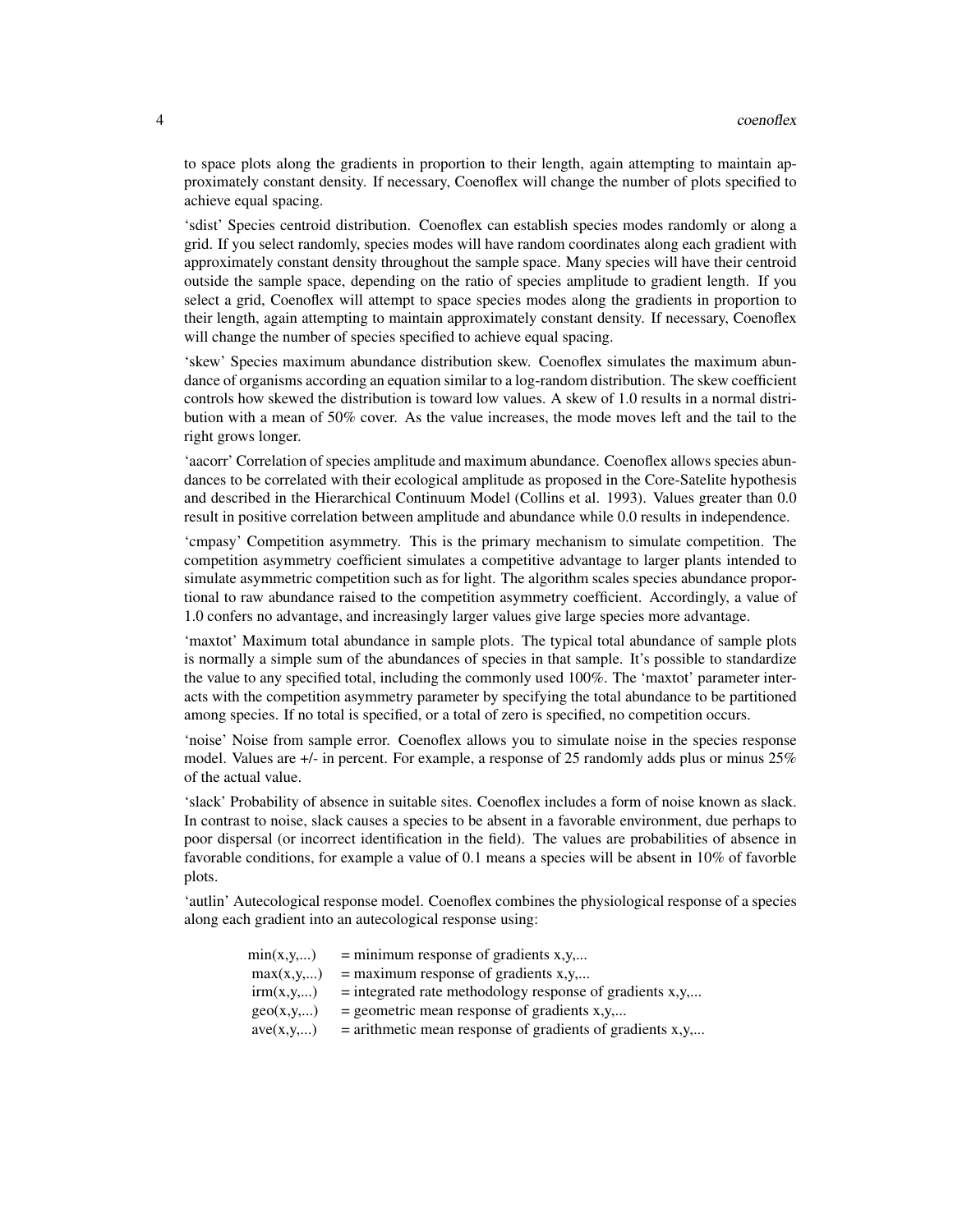#### <span id="page-4-0"></span>plot.coenoflex 5

Functions can be nested as e.g.  $min(1,irm(2,3),geo(4,5))$  takes the integrated rate methodology of gradients 2 and 3, the geometric mean of gradients 4 and 5, and then finally the minimum value of gradients 1 and those combinations.

#### Value

a list object with class 'coenoflex' with components:

| params | a copy of all the parameters used to specify the model                |
|--------|-----------------------------------------------------------------------|
| site   | the sample plot coordinates on each gradient                          |
| veg    | the vegetation data matrix                                            |
| spcamp | the parameters that describe the species amplitude response functions |
| maxabu | the list of maximum abundance for each species                        |
| pltprd | the plot productivity for each sample plot                            |

#### Author(s)

David W. Roberts <droberts@montana.edu>

#### References

Austin, M.P. and T.M. Smith. 1989. A new model for the continuum concept. Vegetatio 83:35-47.

Collins, S.L., S. Glenn, and D.W. Roberts. 1993. The hierarchical continuum concept. J. Veg. Sci. 4:149-156.

Roberts, D.W. 2008. Statistical analysis of multidimensional fuzzy set ordination. Ecology 89:1246- 1260.

#### Examples

```
example <- coenoflex(numgrd=3,numplt=100,numspc=100,grdtyp=c('e','e','e'),
              grdlen=c(300,200,100),width=c(100,75,50),variab=c(20,20,20),
              grdprd=c(0,0,0),alphad=c(1,1,1),pdist='r',sdist='r',
              skew=3.0,aacorr=0.0,cmpasy=3.0,cmpphy=0.0,maxtot=100,
              noise=20,slack=0.2,autlin='irm(1,2,3)')
```
plot.coenoflex *Plotting Coenoflex Results*

#### Description

Plots the various components of a coenoflex simulation results

#### Usage

```
## S3 method for class 'coenoflex'
plot(x,which='all',...)
```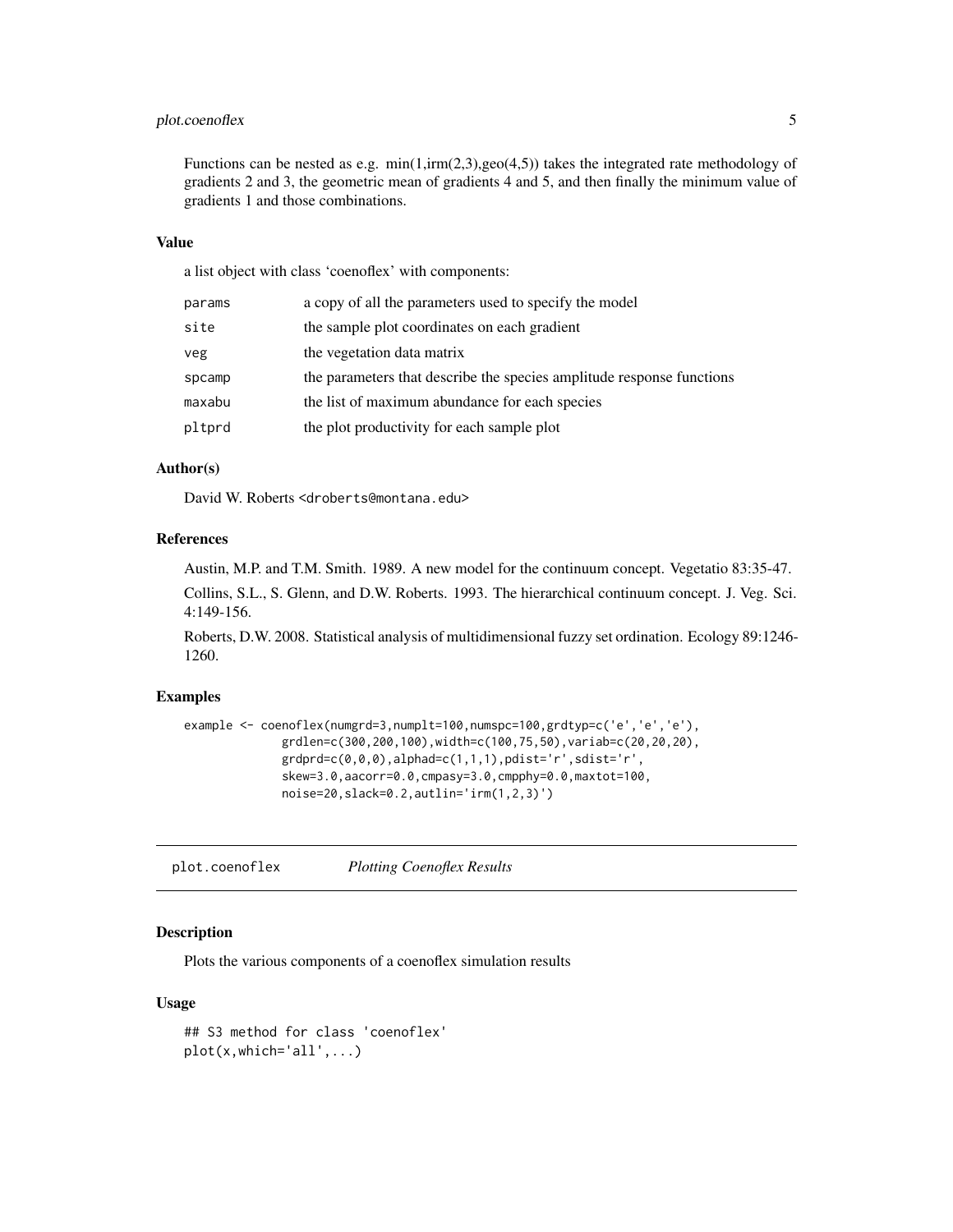#### Arguments

|                         | an object of class 'coenoflex'                                                        |
|-------------------------|---------------------------------------------------------------------------------------|
| which                   | a switch to control ploting just 'plots', 'species', 'amplitude', or 'all' attributes |
| $\cdot$ $\cdot$ $\cdot$ | ancillary arguments for the plot generic function                                     |

#### Details

coenoflex generates a complex object of class 'coenoflex' with simulated vegetation samples and species response curves. plot.coenoflex graphs the results in a series of panels depending on the argument 'which'.

#### Value

plot.coenoflex produces only graphical out and does not return anything.

#### Author(s)

David W. Roberts <droberts@montana.edu>

#### Examples

```
example <- coenoflex(numgrd=3,numplt=100,numspc=100,grdtyp=c('e','e','e'),
             grdlen=c(300,200,100),width=c(100,75,50),variab=c(20,20,20),
             grdprd=c(0,0,0),alphad=c(1,1,1),pdist='r',sdist='r',
             skew=3.0,aacorr=0.0,cmpasy=3.0,cmpphy=0.0,maxtot=100,
             noise=20,slack=0.2,autlin='irm(1,2,3)')
## Not run: plot(example,which='all')
```